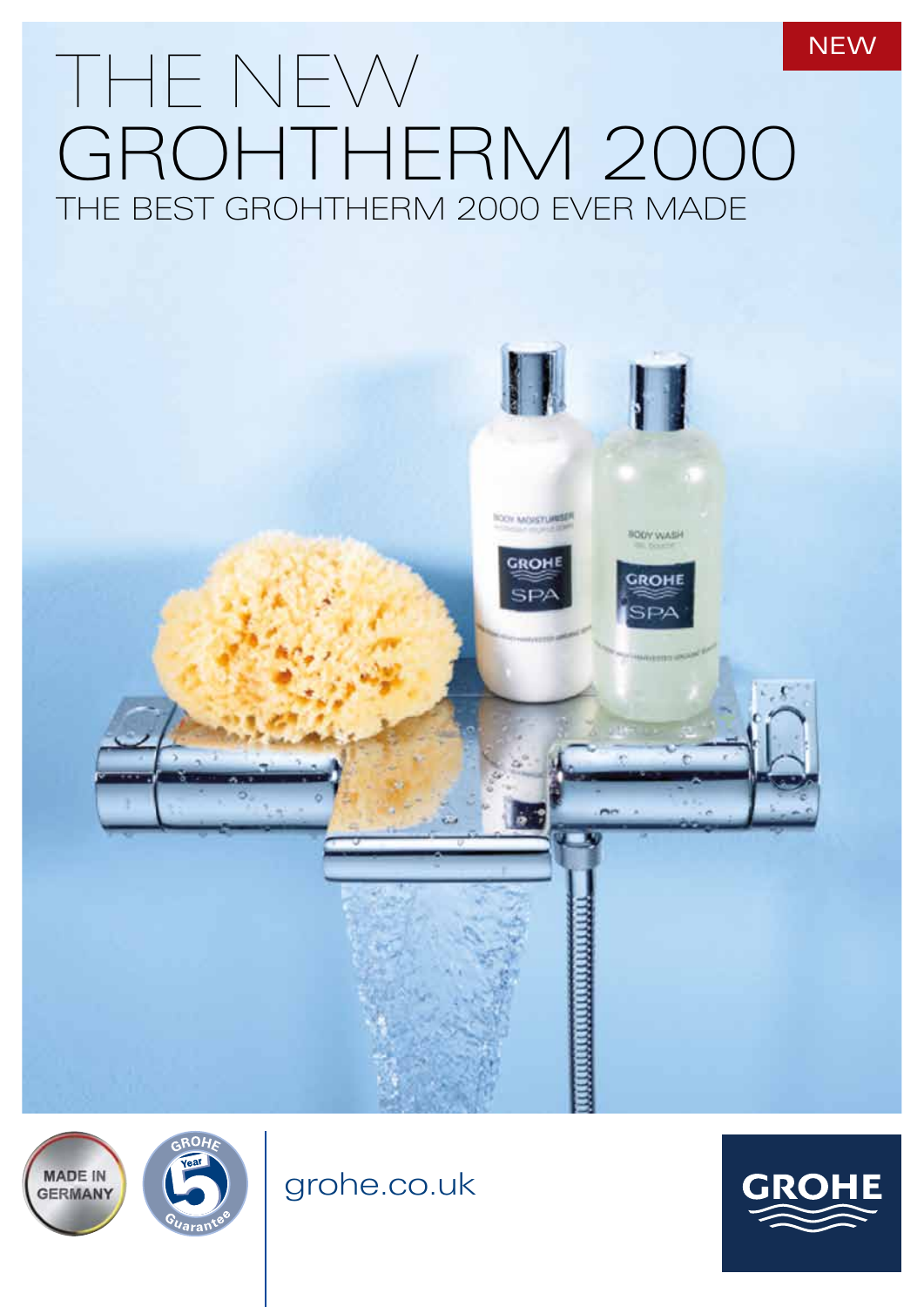## PERFORMANCE AND SAFETY YOU CAN TRUST

## THE HISTORY – EXPERIENCE AND INNOVATION

GROHE first began to engineer thermostats in the 1950s and now has a well-earned reputation for manufacturing the most efficient products on the market.

Grohtherm 2000 NEW is the latest – and the best – model designed and engineered in Germany and produced in GROHE's award-winning factory in Hemer, Germany. Redesigned and featuring the very latest technology, it delivers an even more sustainable, safer and enjoyable bathing/showering experience.





GROHE EasyReach™ NEW<br>The handy storage shelf for bathroom essentials

GROHE TurboStat® and GROHE Aq**u**a Paddles INEW<br>Perfect water temperature at all times and beautiful ergonomics for ease of use and precise water control



GROHE TurboStat® GROHE CoolTouch® GROHE EcoJoy™ GROHE StarLight®

Eco Buttor

Aquadimmer Eco

Waterfall XL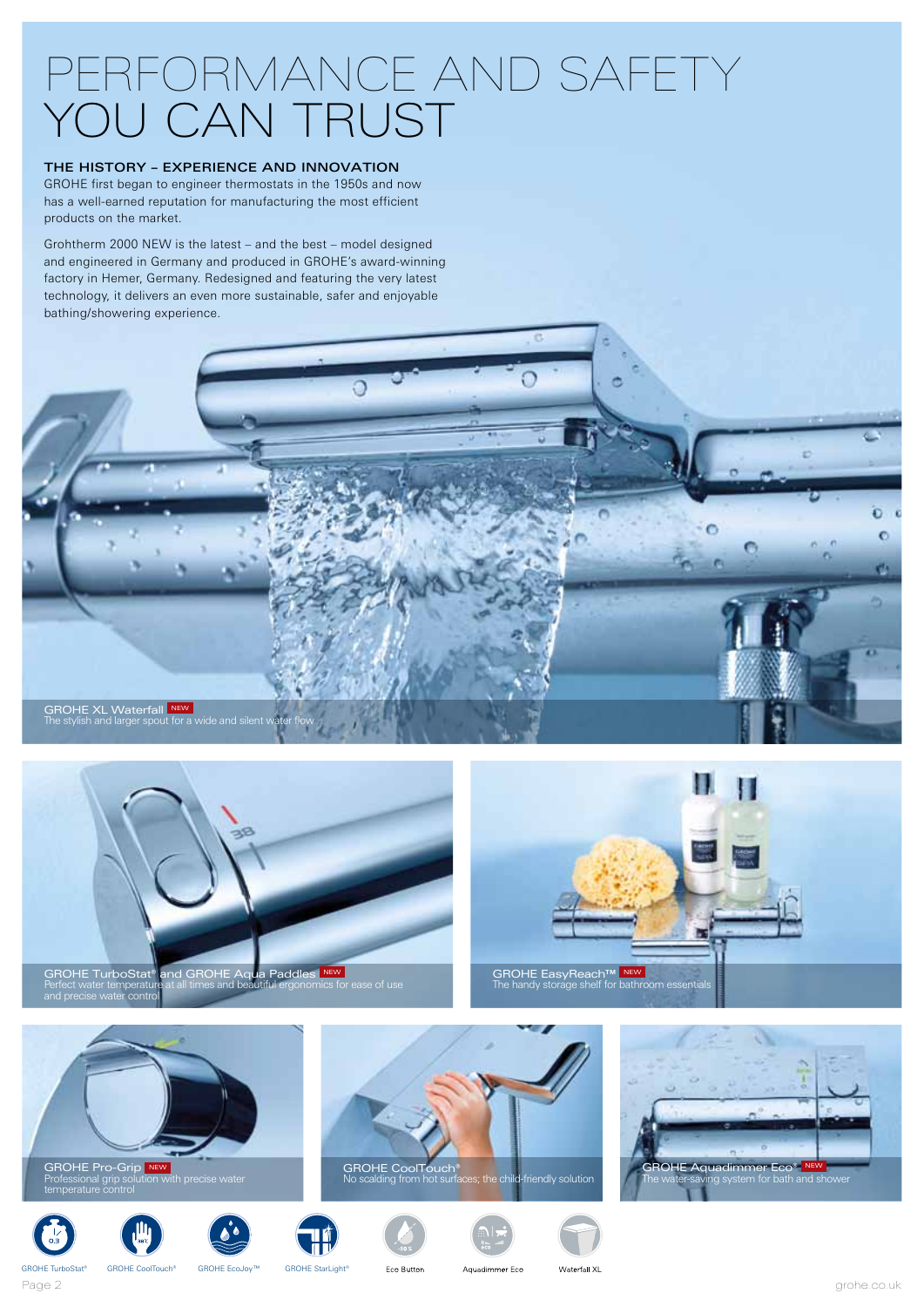